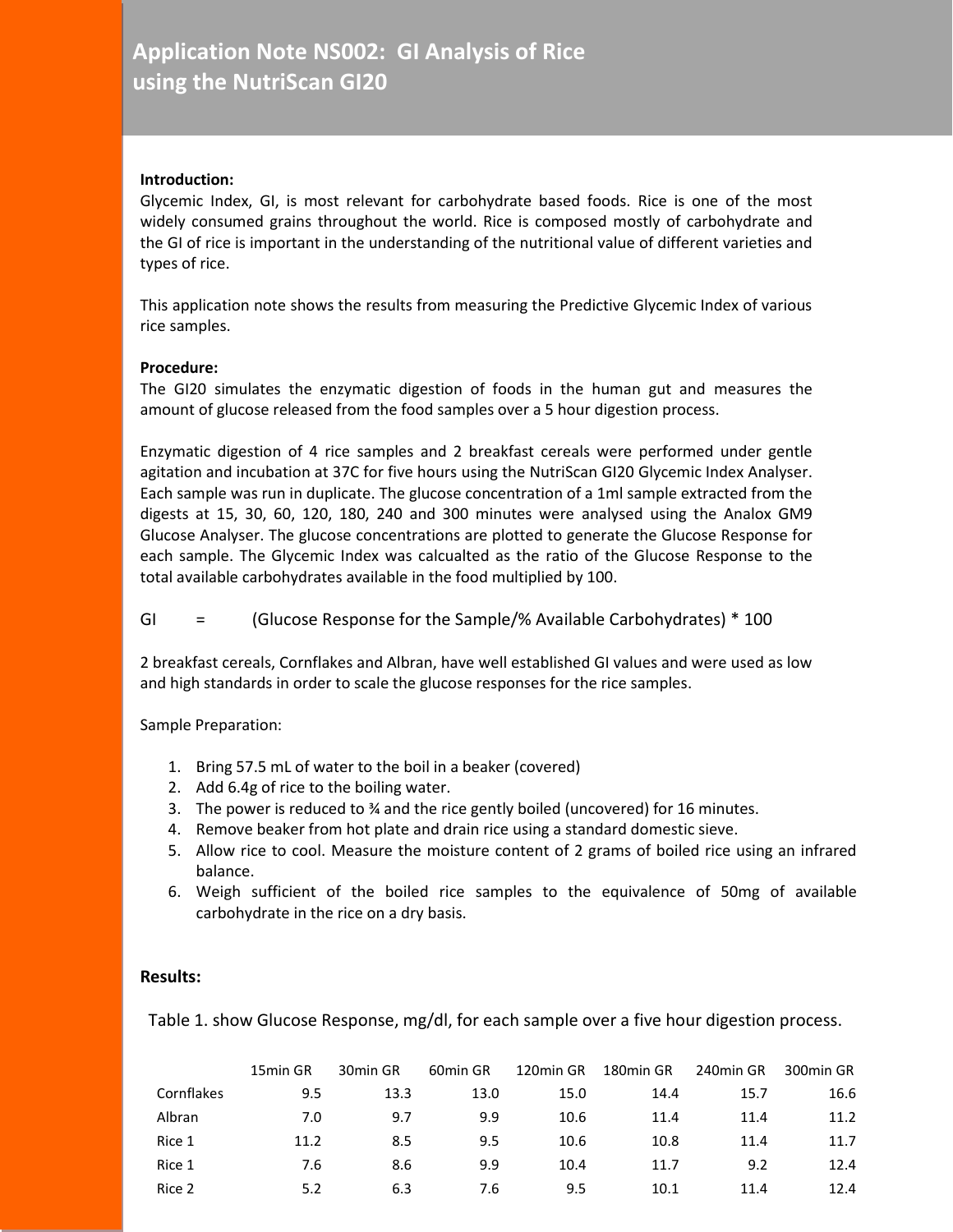| Rice 2 | 4.3 | 5.4 | 7.2 | 9.4  | 10.1 | 11.4 | 12.1 |
|--------|-----|-----|-----|------|------|------|------|
| Rice 3 | 3.2 | 4.1 | 7.6 | 6.8  | 8.3  | 9.9  | 11.9 |
| Rice 3 | 2.9 | 3.6 | 5.0 | 6.7  | 8.8  | 9.5  | 10.6 |
| Rice 4 | 3.4 | 4.3 | 6.7 | 9.7  | 10.8 | 12.6 | 13.5 |
| Rice 4 | 4.7 | 6.1 | 8.5 | 11.4 | 10.8 | 14.1 | 13.9 |

These data are then corrected for the drop in sample volume since 2ml of sample is extracted for each analysis and then the GI is determined by dividing the corrected figure by the % Available Carbohydrates. Table 2. shows the corrected Predicted GI Values.

|                |          |          |          |           |                       |           |           | Predicted |
|----------------|----------|----------|----------|-----------|-----------------------|-----------|-----------|-----------|
|                | 15min GI | 30min GI | 60min GI | 120min GI | 180 <sub>min</sub> GI | 240min GI | 300min GI | GI        |
| Cornflakes     | 34.8     | 51.0     | 52.2     | 63.6      | 64.9                  | 75.0      | 84.6      | 85        |
| Albran         | 25.6     | 37.2     | 39.9     | 45.2      | 51.1                  | 54.3      | 57.0      | 57        |
| <b>PS Rice</b> | 40.7     | 32.4     | 38.5     | 45.2      | 48.7                  | 54.3      | 59.7      | 60        |
| <b>PS Rice</b> | 27.6     | 33.1     | 39.9     | 44.4      | 52.7                  | 43.9      | 63.4      | 63        |
| <b>SP</b>      | 19.0     | 24.1     | 30.5     | 40.6      | 45.4                  | 54.3      | 63.4      | 63        |
| <b>SP</b>      | 15.8     | 20.7     | 29.0     | 39.8      | 45.4                  | 54.3      | 61.6      | 62        |
| <b>MR220</b>   | 11.8     | 15.9     | 30.5     | 29.1      | 37.3                  | 47.4      | 60.7      | 61        |
| <b>MR220</b>   | 10.5     | 13.8     | 20.3     | 28.3      | 39.7                  | 45.7      | 54.2      | 54        |
| <b>PR</b>      | 12.5     | 16.5     | 26.8     | 41.4      | 48.7                  | 60.3      | 68.9      | 69        |
| <b>PR</b>      | 17.1     | 23.4     | 34.1     | 48.3      | 48.7                  | 67.2      | 70.8      | 71        |

Figure 1 shows the plot of the Glucose Responses and figure 2 shows the plot of the Predicted GI values.

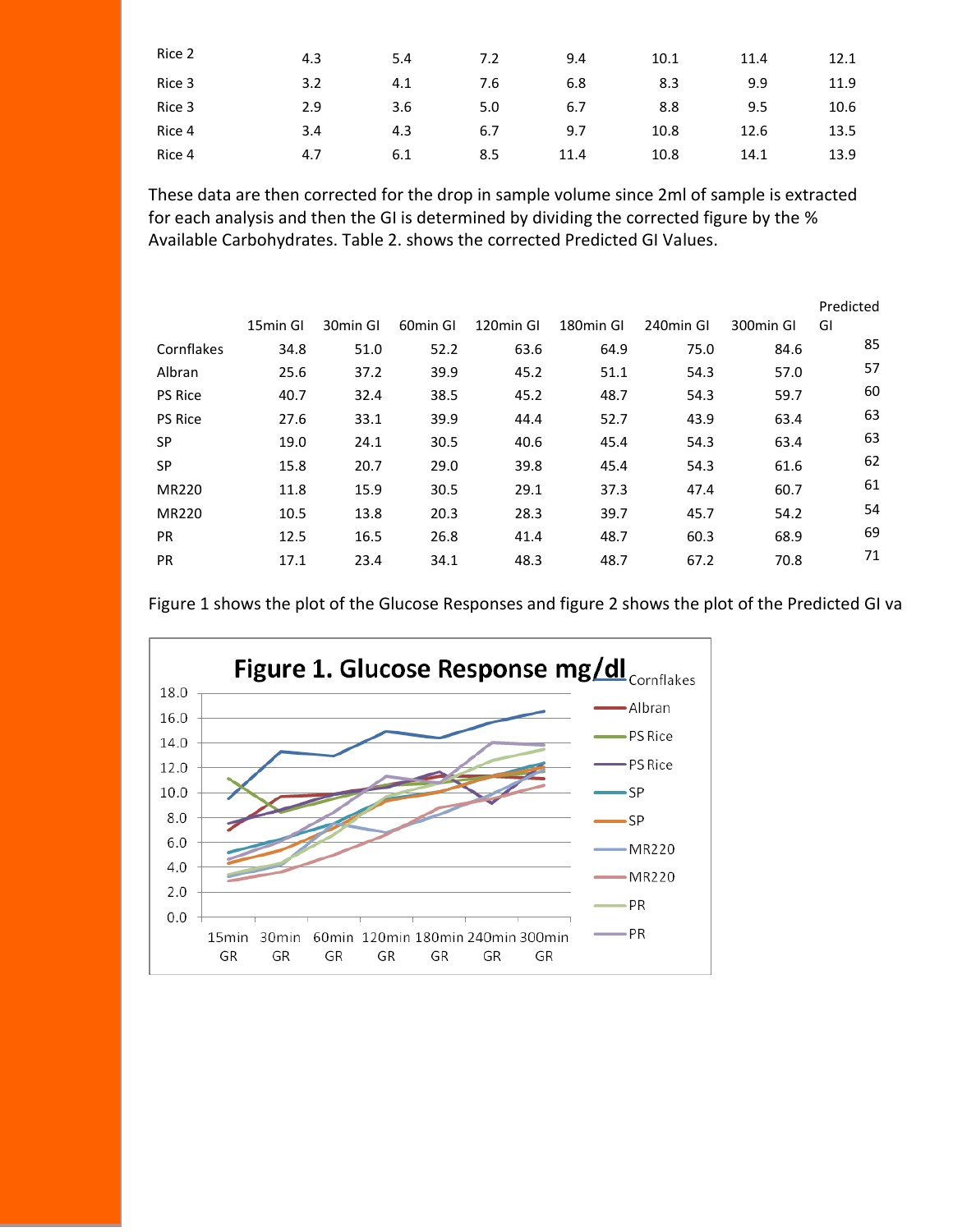

Based on these plots the Glycemic Index has been predicted for each sample. Table 1 shows the predicted GI values.

| Table 1. Predicted Glycemic Index for each sample. |  |  |
|----------------------------------------------------|--|--|
|----------------------------------------------------|--|--|

|            | Repeat 1 | Repeat 2 | Average |  |
|------------|----------|----------|---------|--|
| Cornflakes | 85       |          | 85      |  |
| All Bran   | 57       |          | 57      |  |
| Rice 1     | 60       | 63       | 61.5    |  |
| Rice 2     | 63       | 62       | 62.5    |  |
| Rice 3     | 61       | 54       | 57.6    |  |
| Rice 4     | 69       | 71       | 70      |  |

Based on data provided by CSIRO, Cornflakes should have a GI value of 86 and All Bran a GI value of 54. Using the predicted GI values for the Cornflakes and All Bran samples, a XY plot was drawn and the slope and bias corrections calculated as shown in Figure 6.

The slope and bias were applied to the predicted GI values for each sample.

Table 2. Corrected Glycemic Index for each sample.

|                     | Repeat 1 | Repeat 2 | Average |
|---------------------|----------|----------|---------|
| Cornflakes          | 82       | 91       | 85.5    |
| All Bran            | 60       | 52       | 56      |
| <b>Grain Flakes</b> | 72       | 77       | 74      |
| Muesli              | 59       | 50       | 54.5    |
| Extruded            | 56       | 59       | 57.5    |

#### **Discussion:**

The NutriScan GI20 Glycemic Index Analyser provides a means of predicting Glycemic Index in food samples by simulating the enzymatic digestion of the foods and the measurement of the release of glucose from the food during digestion.

The sources of error in this technology include instrumental errors and sampling errors. It is important to perform at least duplicate tests for each sample. Since the sample used for this test is the equivalent of 50mg of available carbohydrates, then weighing the sample is a significant source of error. A 4 decimal place balance is required in order to accurately prepare each test sample. Also the nature of the samples will affect the reproducibility of the tests. Samples that contain large chunks or pieces, eg, fruit or nuts, are very difficult to obtain a representative 50-100mg sub sample. If the food is ground to